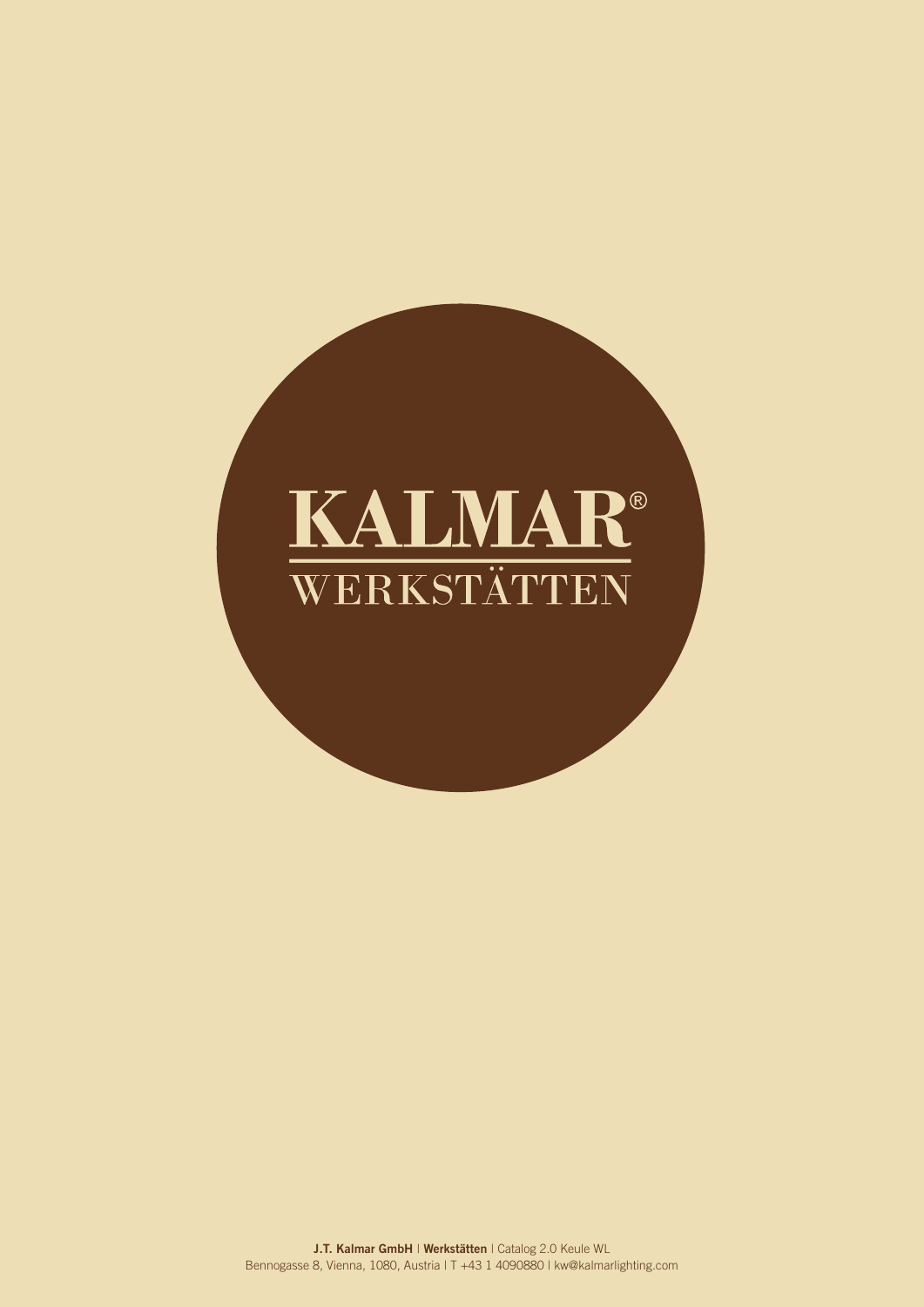# Kalmar lighting since 1881

For 130 years architects and design professionals have sought Kalmar to produce bespoke lighting. Thanks to namesake Julius August Kalmar's values of design and fabrication excellence, almost immediately after the company's 1881 launch it presented celebrated custom cast-bronze works at Gewerbe Ausstellung Wien, in 1888, and the World's Columbian Exposition in 1893.

**Julius Thedor Kalmar** took the business in a new direction. A student at the Vienna school of applied arts under Josef Hoffmann, the founder's son introduced Kalmar to the most progressive movements in decorative arts. By 1925 he was selling designs in Josef Frank and Oskar Wlach's influential avant-garde furnishings shop Haus und Garten. Six years later, Kalmar was making luminaires based solely on Austrian Werkbund schemes.

As an advocate of burgeoning modernism and an exemplar of collaboration and quality, Kalmar played a significant role in this era of design. The company realized lighting concepts for Werkbund members like Frank and Wlach, Clemens Holzmeister, Oswald Haerdtl, Ernst Plischke, and Oskar Strnad. Installations in its Stock Exchange, Opera, and Burgtheater made Kalmar synonymous with a new Viennese aesthetic, generally a marriage of industry and handcraft that was stripped of ornament, reverent toward materials, and honest about construction.

Moving beyond a view of its lighting as humble fixtures intended as background, in the 1960's Kalmar began producing decorative glass objects of many scales, which increased demand for the company's products exponentially. In the 1990's, fourth-generation owner Thomas Calice ceased production of stock inventory, returning Kalmar to its bespoke roots.

Through Calice's leadership Kalmar's renown continues to expand. In this period it has installed myriad chandeliers and other custom luminaires, in a variety of meticulously executed styles, in international landmarks that include the presidential palace of the Kremlin, RMS Queen Mary 2, and Burj Khalifa, as well as Ritz-Carlton, W Hotels, Hilton, Shangri-La, and Sheraton properties spanning three continents.

## Kalmar Werkstätten

Kalmar Werkstätten celebrates the historic lighting manufacture Kalmar. The lamps, chandeliers, and sconces of Kalmar are accomplished works of the secession and Wiener Werkstätten that resulted from the intimate working relationships between second-generation company owner Julius Theodor Kalmar and great talents including Josef Hoffmann and Adolf Loos. They exemplify Austrian modernism's directness of form, honest expression of industry and craftsmanship, and dedication to time-honored materials.

Today Kalmar, collaborates with a choice group of emerging and established talent, Kalmar Werkstätten is releasing light fixtures from the Kalmar archive that are adapted for today's residential and commercial interiors.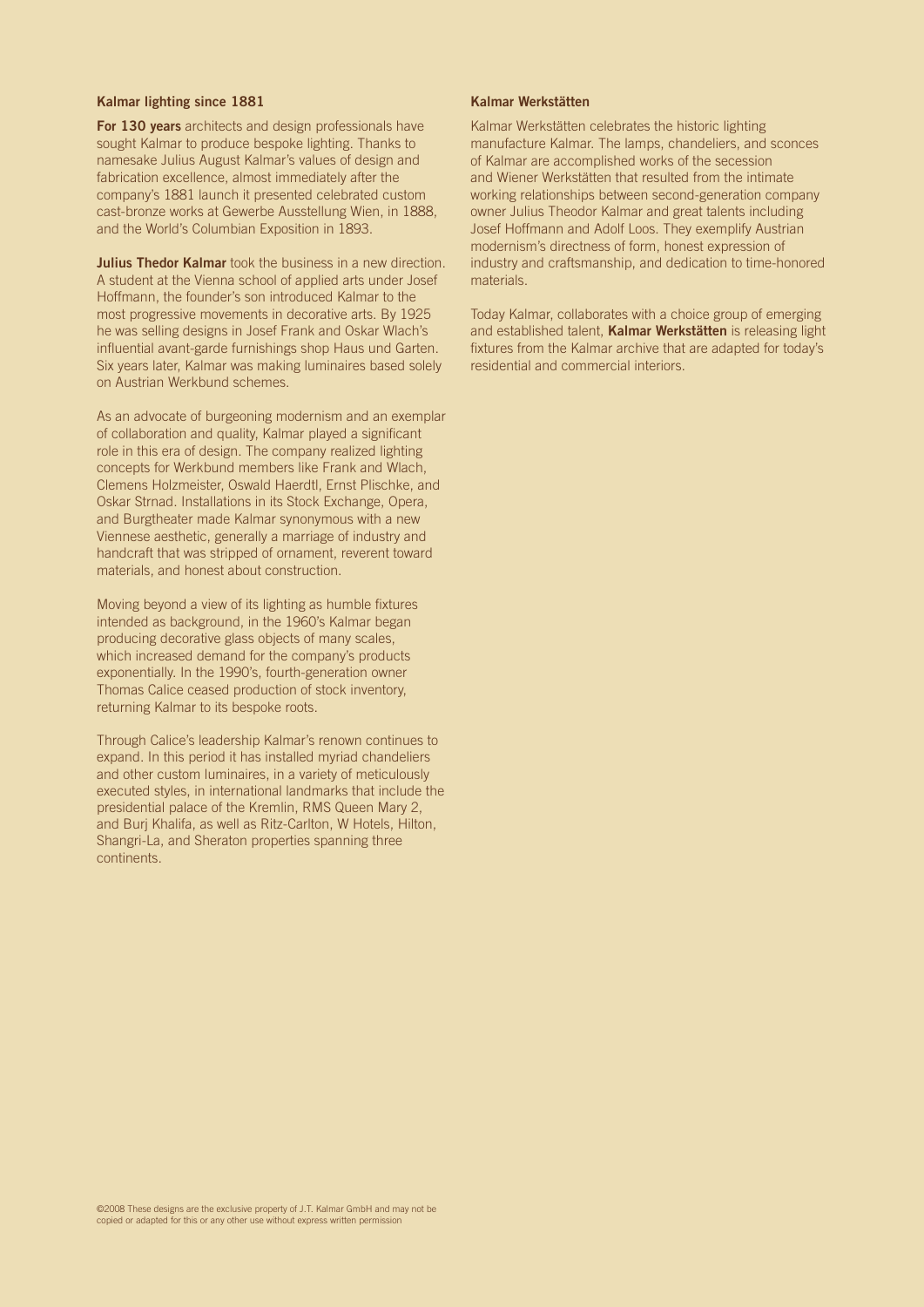

<sup>46</sup> J.T. Kalmar GmbH | Werkstätten | Bennogasse 8, Vienna, 1080, Austria | T +43 1 4090880 | kw@kalmarlighting.com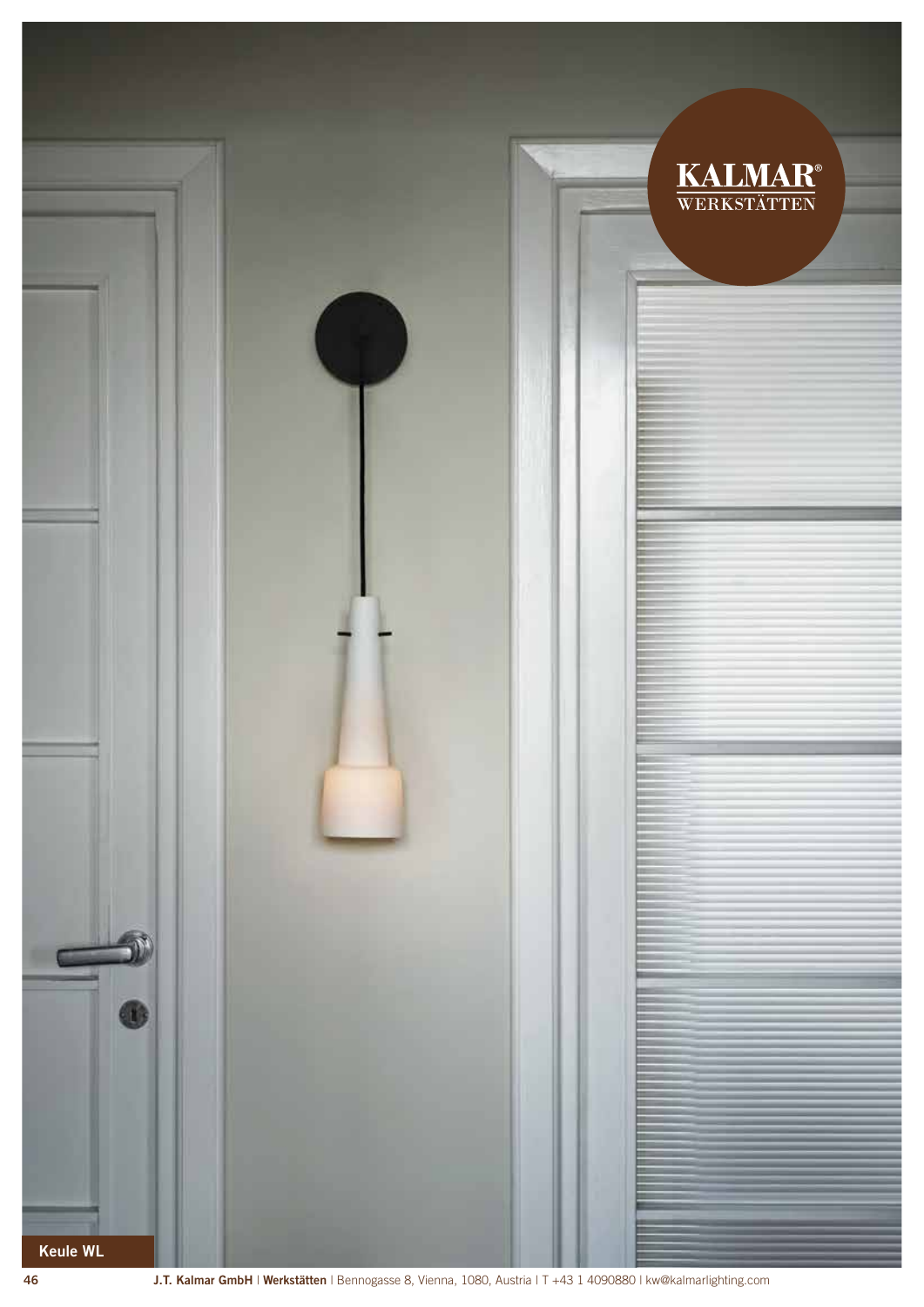

Black Bronze with Highlighted Edges I Satin Opal







## Keule WL Wall Lamp

An accompaniment to the Keule 1 I 2 and 5 pendant luminaires. The Keule wall light comprises a milled wall plate with an affixed rectangular bracket finished in black bronze or matt black lacquer, from which the luminaire unit is suspended. The proprietary black cord permits height adjustment to a maximum of 90 cm.

#### **DIMENSIONS**



## MATERIAL OPTIONS

Metal Black Bronze with Highlighted Edges Matt Black Lacquer

Shade Satin Opal I Hammered Crystal I Leaded Crystal

Cable Black Textile

Electrical Specifications 1 x G9 40W

Weight 1.9 kg I 1.9 kg I 4 kg

#### Accessory

Cast Ring in Black Bronze with Highlighted Edges

©2008 These designs are the exclusive property of J.T. Kalmar GmbH and may not be copied or adapted for this or any other use without express written permission